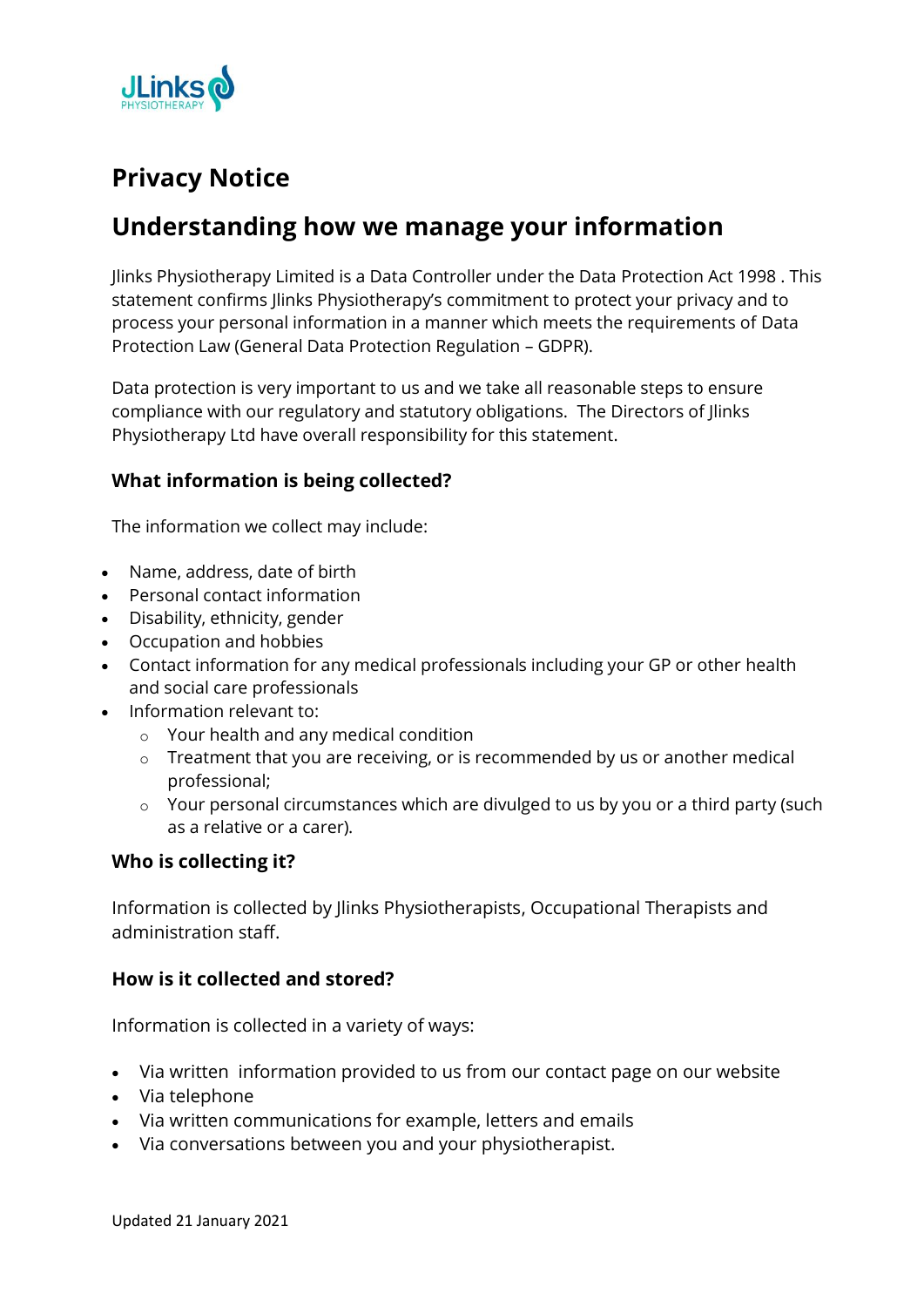

Jlinks Physiotherapy Ltd uses an electronic practice management system for storage of both personal and clinical records. This system conforms with the GDPR (General Data Protection Regulations 25<sup>th</sup> May 2018). This system is covered under a rule called ISO-27001 which is deemed safe by UK privacy laws. Further information on the system we use can be found here: <https://www.cliniko.com/security>

JLinks Physiotherapy Ltd uses the electronic exercise management system Rehab My Patient [www.rehabmypatient.com.](http://www.rehabmypatient.com/) This is a data processor and provides processing activities of personal and other types of data with a purpose to compile individual exercise plans by JLinks Physiotherapy Ltd practitioners and then share these exercise plans with our clients. This system conforms with the GDPR (General Data Protection Regulations 25<sup>th</sup> May 2018).

We will ask for your permission to keep your information on our practice management system and exercise management system at your first appointment.

## **Why is it being collected?**

It is a professional requirement that we keep accurate and current clinical records of your physiotherapy assessment and treatment and that means we need to collect and retain any personal health information. We also need your personal data so we can contact you about your appointments.

#### **How will it be used?**

Jlinks Physiotherapy Ltd may use this information for the following reasons:

- To carry out our primary function of providing physiotherapy assessment and treatment, advice and education.
- Complaints and dispute handling
- To improve our services
- Staff administration
- To comply with our legal and regulatory obligations
- We may contact you regarding physiotherapy groups or classes we are setting up if we think they may be of interest to you both during and after your physiotherapy sessions with us.

## **Who will it be shared with?**

Sometimes it may be helpful to share data with other care professionals outside of Jlinks Physiotherapy Ltd. This is likely to include information about your physiotherapy assessment and any progress reports that you need. These are usually requested by you, the patient, but sometimes we will suggest this to you if we think it will be helpful, for example if you have an appointment with another healthcare professional and the information might help the consultation.